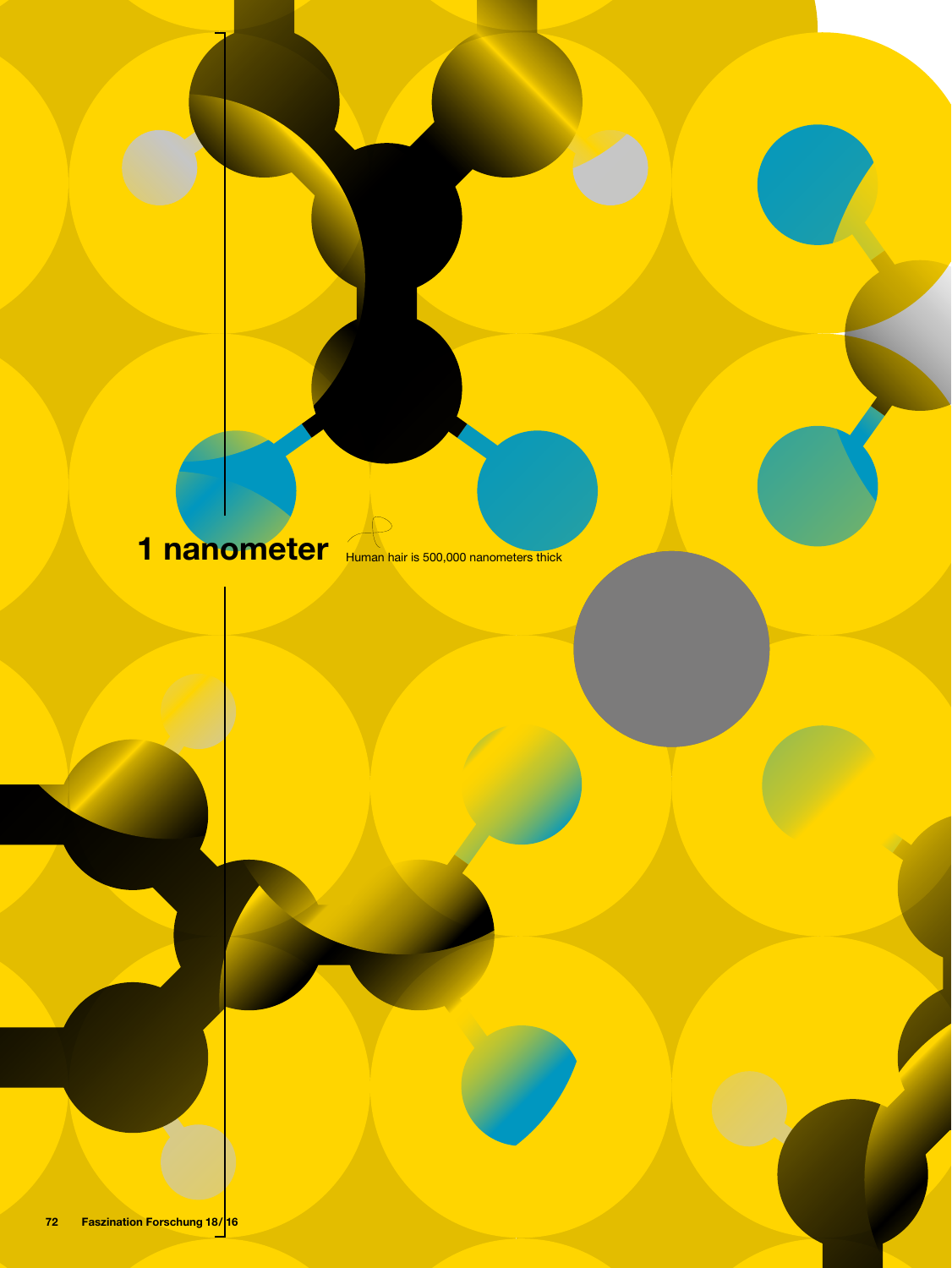# **Magically** Drawn to the Interface

Johannes Barth likes to research at the edge. He is interested in harnessing the properties of complex single molecules and creating nano-scale architectures with useful functionalities. The research of his team is laying the groundwork for novel kinds of materials and processes in molecular nanoscience and technology.

Link

www.e20.ph.tum.de

#### *Gerlinde Felix*

## Grenzflächen als magische **Spielwiese**

Molekulare Nanostrukturen sowie winzige Funktionseinheiten auf Grenzflächen stehen im Mittelpunkt der interdisziplinären Grundlagenforschung des Physikers Prof. Johannes Barth und seiner Mitarbeiter. Barth und sein Team suchen insbesondere innovative Ansätze, um gezielt funktionelle Nanosysteme aufzubauen. Diese ebnen die Grundlagen für innovative Konzepte im Bereich der Nanomaterialien, Nanoelektronik, Photonik und Spintronik – um einige der möglichen Anwendungsbereiche zu nennen. Die Wissenschaftler nutzen für die Herstellung von Nanostrukturen ein Prinzip, das sie sich von der Natur abgeschaut haben: Die Selbstassemblierung, die auf der Erkennung und auf gerichteten Wechselwirkungen zwischen den einzelnen Akteuren beruht. Die Natur erzeugt dadurch biologische Gebilde wie Zellmembranen, Zellfabriken und die DNS. Dafür bedarf es keines Baumeisters, keines Plans und keines Gerüsts, denn die Strukturelemente tragen ihre Bestimmung schon in sich. Ähnliche Vorgänge laufen in Barths Labor ab, wenn sich beispielsweise Metallatome und maßgeschneiderte organische Moleküle auf einem geeigneten Substrat zu metall-organischen Nanostrukturen zusammenfinden. Die Kunst dabei ist, die richtigen Komponenten mit abgestimmten Funktionalitäten auszuwählen, um die Wechselwirkungen, die zur Selbstassemblierung führen, gezielt zu nutzen. Barths Forschung geht aber noch weitere Schritte. So entstehen in den Münchner Labors beispielweise honigwabenförmige Nanonetzwerke mit kleinen Rotoren, Quasikristalle, Nanosolarzellen und molekulare Drähte. Insbesondere die Forschung zu sich selbstassemblierenden Nanostrukturen wurde dank eines European Research Council Grants, den Barth 2009 für sein Projekt MolArt – Surface-Confined Metallosupramolecular Architecture erhielt, möglich. Barth, der seit bald vier Jahren auch Dekan ist, schreibt dem ERC einen Booster-Effekt für seine Forschungsaktivitäten im Bereich der Nanowissenschaften und für die Förderung von Nachwuchswissenschaftlern zu. Dass seine administrative Arbeit mit Wissensgewinn vereinbar ist, sei, so der Physiker, innovativen Ideen, einem guten Stamm an Mitarbeitern und synergetischen Kooperationen, beispielsweise auch mit Partnern am Zentralinstitut für Katalyseforschung und im Exzellenzcluster Munich Center of Advanced Photonics, zu verdanken.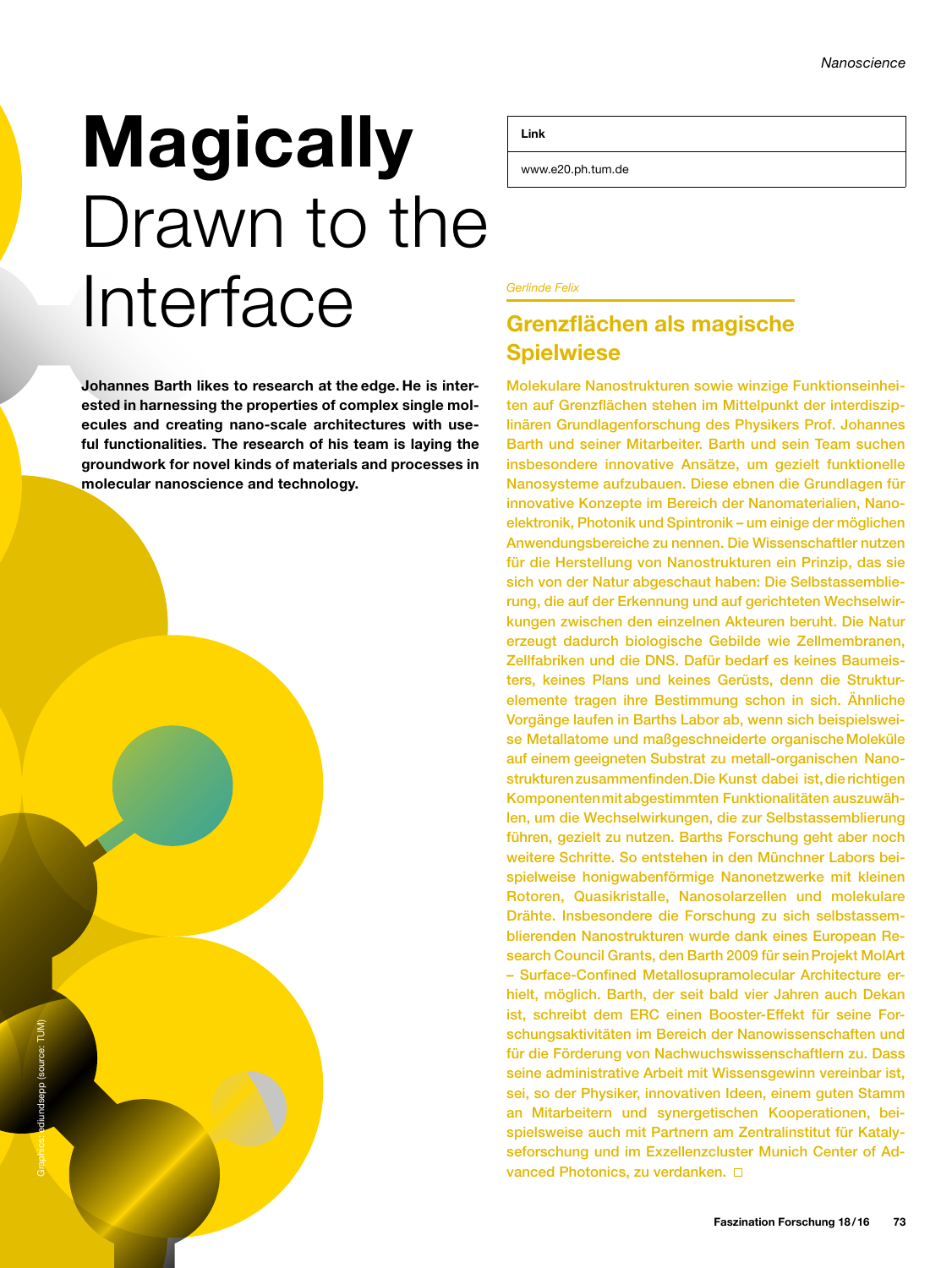

Prof. Johannes Barth

### Always at the interface

After toying with the idea of studying music or humanities, Johannes Barth eventually decided on physics, guided by his fascination with quantum mechanics. He was tempted by medicine along the way, but neurophysiology simply did not have a strong enough fundamental physics element. In 1988, he focused on his diploma thesis, which was half experimental and half theoretical, in Munich and Berlin at the Fritz Haber Institute of the Max Planck Society. So he experienced the special atmosphere – and all the restrictions – that defined Berlin before the wall came down. In 1989, he nonetheless moved to Berlin and the Fritz Haber Institute. There he received his doctorate in physical chemistry, specializing in surface studies, with Prof. Gerhard Ertl, who went on to win the Nobel Prize in Chemistry. He was in Berlin to witness the historic events surrounding the fall of the wall. "Previously, the S-Bahn only went as far as Friedrichstraße, but suddenly it just kept going. Those were amazing times."

After obtaining his doctorate in 1992, he moved to the IBM Almaden Research Center in San Jose, USA where he spent 18 months as an IBM Postdoctoral Fellow and Humboldt scholar. His research there focused on ultrathin magnetic films for storage technology. IBM went through a financial crisis at the time and had to close several labs, so Barth attended a large number of farewell parties, besides benefitting from the stimulating scientific environment and life in California. After that he returned to Berlin before moving on to the École Polytechnique Fédérale de Lausanne in Switzerland. He dedicated all his research efforts there to interface chemistry, transport processes of adsorbates and growth of thin films. He later went on to work with organic molecules and focused his experimental efforts on supramolecular structures and metal-organic architectures. He received his lecturing qualification (venia legendi) in 1999. After spending more than ten years in Lausanne, and having climbed a series of 4,000m peaks in the Alps, he accepted an offer as Canada Research Chair from the University of British Columbia, Vancouver, in 2003. While rapidly installing a successful lab, he was also able to enjoy sushi, beach barbecues, jogging by the Pacific and powder snow in the nearby ski resort of Whistler.

In 2007, he moved to TUM as a full professor while remaining an adjunct professor at UBC Vancouver for a few more years. Barth has had a large number of papers with high impact published in renowned scientific journals. In 2009, he received the ERC Advanced Investigator Grant for his "MolArt – Surface-Confined Metallosupramolecular Architecture" project. The ERC grant provided the creative headroom and extra manpower needed to bring his research to the next level. Four years ago, Barth was appointed Dean of the Physics Department.

*"Our basic research represents a starting point for the development of new materials and concepts. Looking beyond molecular electronic components, spintronics, solar cells and IT building blocks, we are also thinking designer catalysts."*

*Johannes Barth*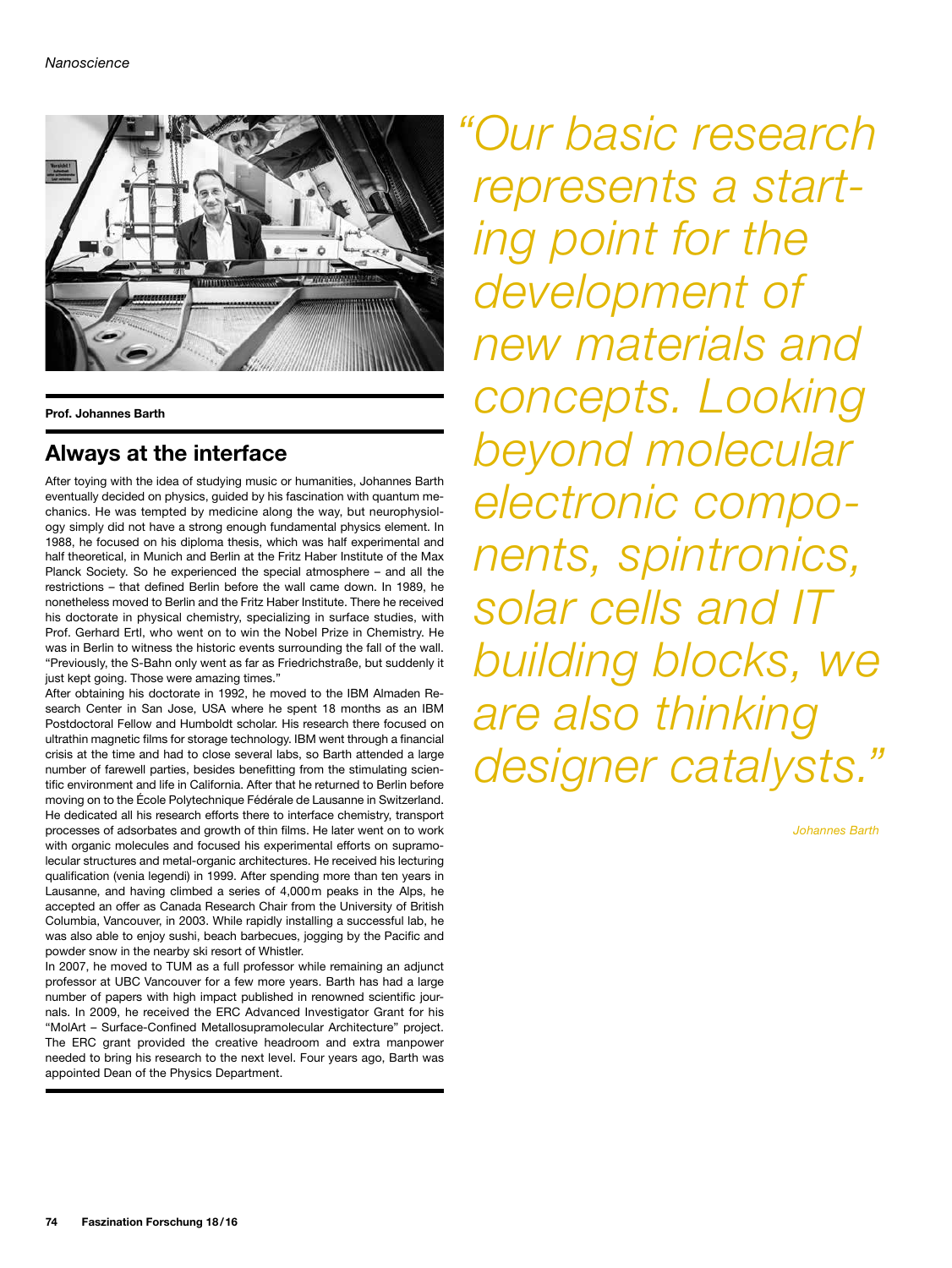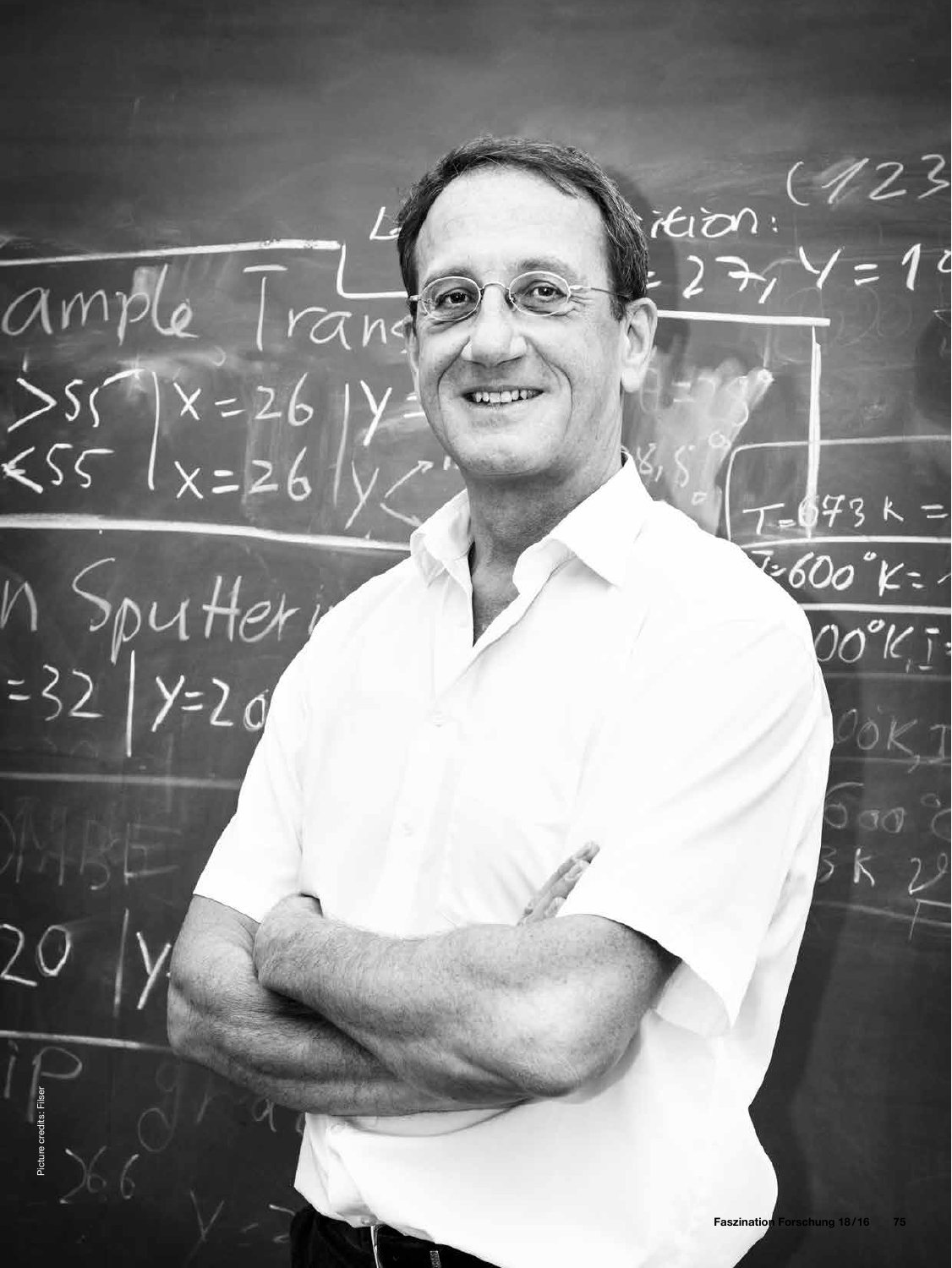

elcome to the nanocosmos, a world where structures are measured in billionths of a meter. These could be aggregates of atoms, ultra-precise magnetic and semiconductor elements, or likewise a virus, the bacterial ribosome in which the gut bacterium *Escherichia coli* creates its proteins, or even the double helix of a DNA molecule. At first glance, the latter biological structures have very little in

common with the research of Prof. Johannes Barth, Chair of Molecular Nanoscience & Chemical Physics of Interfaces. But a closer look shows a different picture. The physicist, who is also Dean of TUM's Physics Department, and his team base their work around a scenario devised by evolution long ago: the principle of self-assembly. Without this principle, there would be no life on earth. It facilitates energy-optimized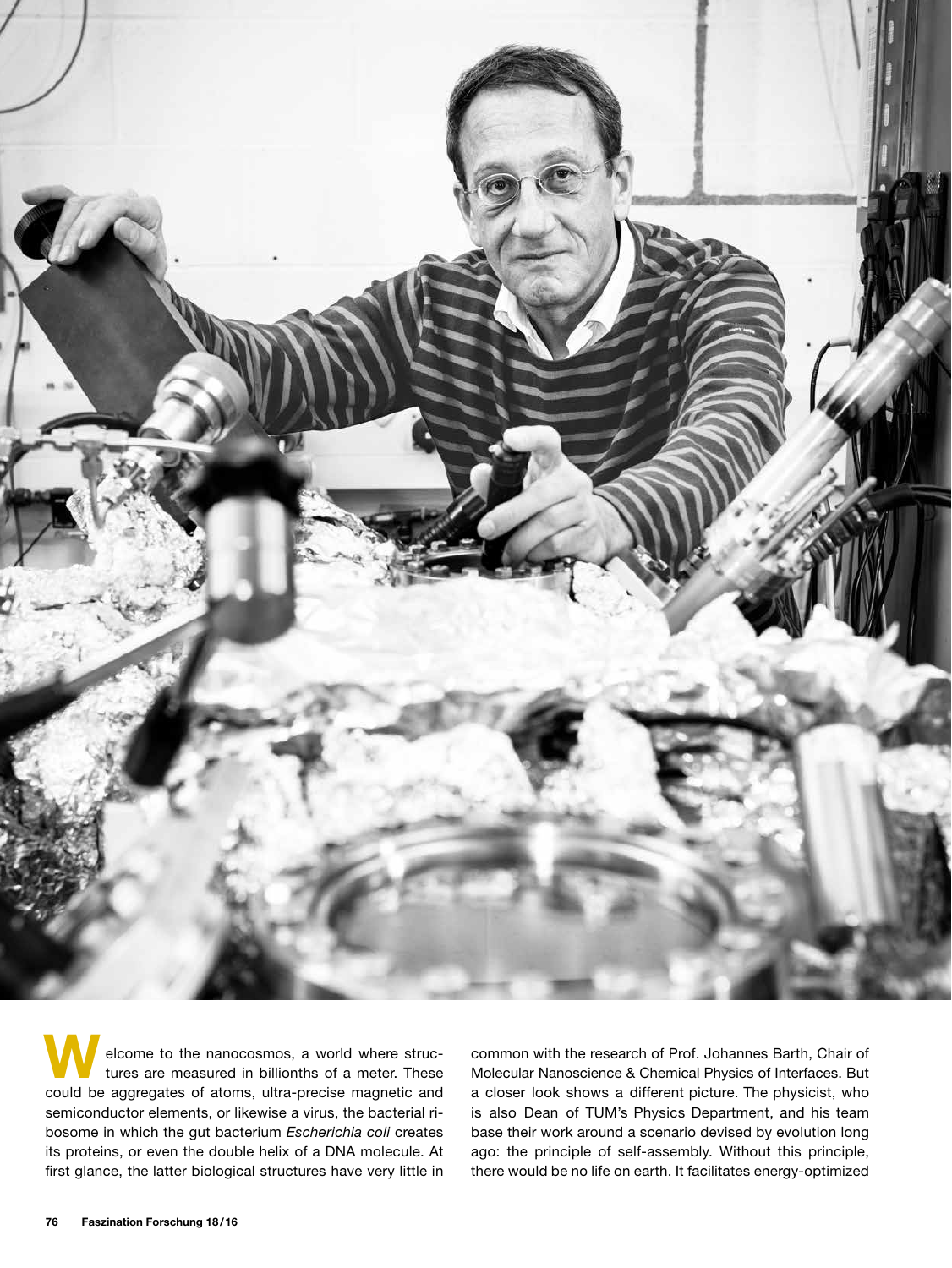Thanks to the ERC project MolArt, Johannes Barth's research group now operates this scanning tunneling microscope combined with an electrospray ionization scanning setup. It is designed to handle complex and thermolabile species for nanoscale investigations.

structures spontaneously evolving from basic constituents that themselves originate from chemical reactions. Their spatial arrangement, that is, the formation of ordered, typically highly organized structures, results from the subtle interplay of "weak" intermolecular forces. "The phenomenon of selfassembly is incredibly fascinating and multi-faceted," enthuses Barth, who has a certain weakness for biophysical chemistry and is now conducting interdisciplinaary research embracing physics, nanoscience and supramolecular chemistry. In 2009, he received a EUR 2.6 million grant from the European Research Council (ERC) for his "MolArt – Surface-Confined Metallosupramolecular Architecture" project. This grant paved the way for a number of basic research projects on self-assembled nanostructures; the success of which – according to Barth – was attributable to excellent working conditions, a wealth of ideas and the high commitment of the researchers. Several projects brought TUM's physicists and chemistry departments together with scientists from Karlsruhe, Linköping, Lyon, Namur, Paris and Zurich. Quite a few endeavors left the realm of self-assembly, including very challenging experiments with individual molecules. It is possible that major technical applications will be found for the molecular functional architectures created by Barth and his team. "Our basic research represents a starting point for the development of new materials and concepts. Looking beyond molecular electronic components, spintronics, solar cells and IT building blocks, we are also thinking designer catalysts," says Barth. This echoes the words spoken many years ago by eminent physicist Richard Feynman, who asserted that the control of matter at atomic level could open up a huge number of new applications: "When we get to the very, very small world we have a lot of new things that represent completely new opportunities for design … We will get an enormously greater range of possible properties that substances can have, and of different things that we can do … We can manufacture in different ways."

#### Emulating natural processes

So what "recipe" are the researchers following to realize selfassembled functional architectures? The key to their design is a selection of the right building blocks with programmed properties that are brought together under suitable conditions. Self-assembly on the nanoscale makes use of intermolecular interactions – just like nature, where molecular recognition also plays a crucial role. These interactions include hydrogen or van der Waals bonding, the electrostatic forces between charged particles, and metal-ligand interactions (combining metal atoms and molecules). With the help of thermal energy and these "weak" forces, the players "push



About 2,130 protein units assemble themselves along the RNA to form the tabacco mosaic virus.

Nature employs self-assembly to form stable structures such as viruses. Protein subunits are organized around a single strand of RNA to form a stable structure capable of self-replication.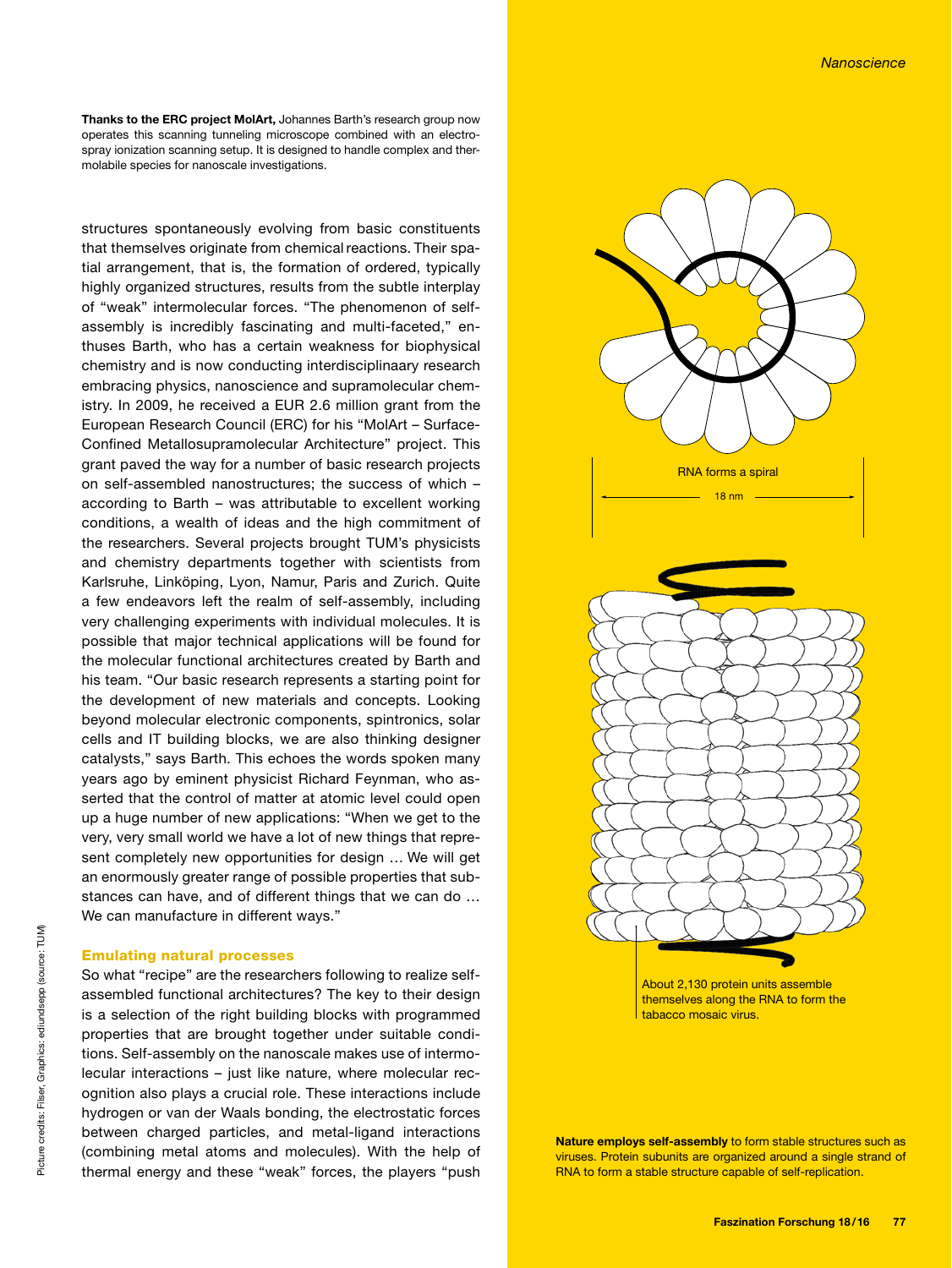and shove" until they arrive at their optimum position. Unlike chemical reactions, atomic bonds are typically not formed. In order to produce surface-confined metal-organic or other hybrid systems, the first step involves selecting a suitable substrate. This can be a regular grid of silver, gold or carbon atoms, for example. Importantly, the geometric and electronic structure of a metal lattice influences the processes that take place thereon and the properties of the evolving structures. Accordingly the surface – acting as a "design platform" – must be atomistically clean and well-defined. Any imperfections could hinder the movement and association of the atoms or molecules. The physicists thus have to lend a "helping hand" and first prepare the surface. "Optimum interfaces are not always easy to achieve. But after extensive practice we have the necessary expertise," says Barth.

#### How nanostructures are formed

The substrate is "only" the base layer, however. In order to create metal-organic nanostructures, the researchers vapordeposit selected organic molecules (so-called linkers) followed by metal atoms (such as iron) under vacuum conditions. Once all the players are in place, they reassemble into new one- or two-dimensional structures as if by magic. During self-assembly, the organic molecules are linked to the metal atoms, which occupy central positions in the resulting structures. In fact, through their properties, they steer the self-assembly process. Suitable metal candidates include iron and cobalt, both magnetic elements, then cerium or europium, which are rare earths (lanthanides), as well as catalytically active transition metals like rhenium, tantalum, tungsten, vanadium and chromium. With these metals, only a small amount of energy is required to detach valence electrons. For reasons related to quantum mechanics, an atomic magnetic moment may additionally arise which could also be important for targeted functionalities and for the interplay between metal atoms, substrate and linkers. Suitable organic molecules include biologically important tetrapyrrole rings, carboxylic acids and de novo synthesized linear polyphenylene-dicarbonitrile molecules. These building blocks may have complicated, tongue-twisting names but – and this is the crucial ingredient – their end groups and backbone have suitable characteristics. Thus a rich variety of structures is produced. These may be individual metal-organic complexes such as a macrocycle with a metal atom at its center. Or they include one-dimensional chains or regular two-dimensional metal-organic coordination networks, which may even act as seed layers for 3D structures. Depending on the properties of a given structure, possible future applications include new nanomaterials, molecular electronics, organic solar cells, molecular magnetism, new catalysts and biosensors.

#### Importance of scanning probe microscopy

Barth's basic research into interface phenomena and nanostructures would hardly be feasible without a special tool:  $\triangleright$ 

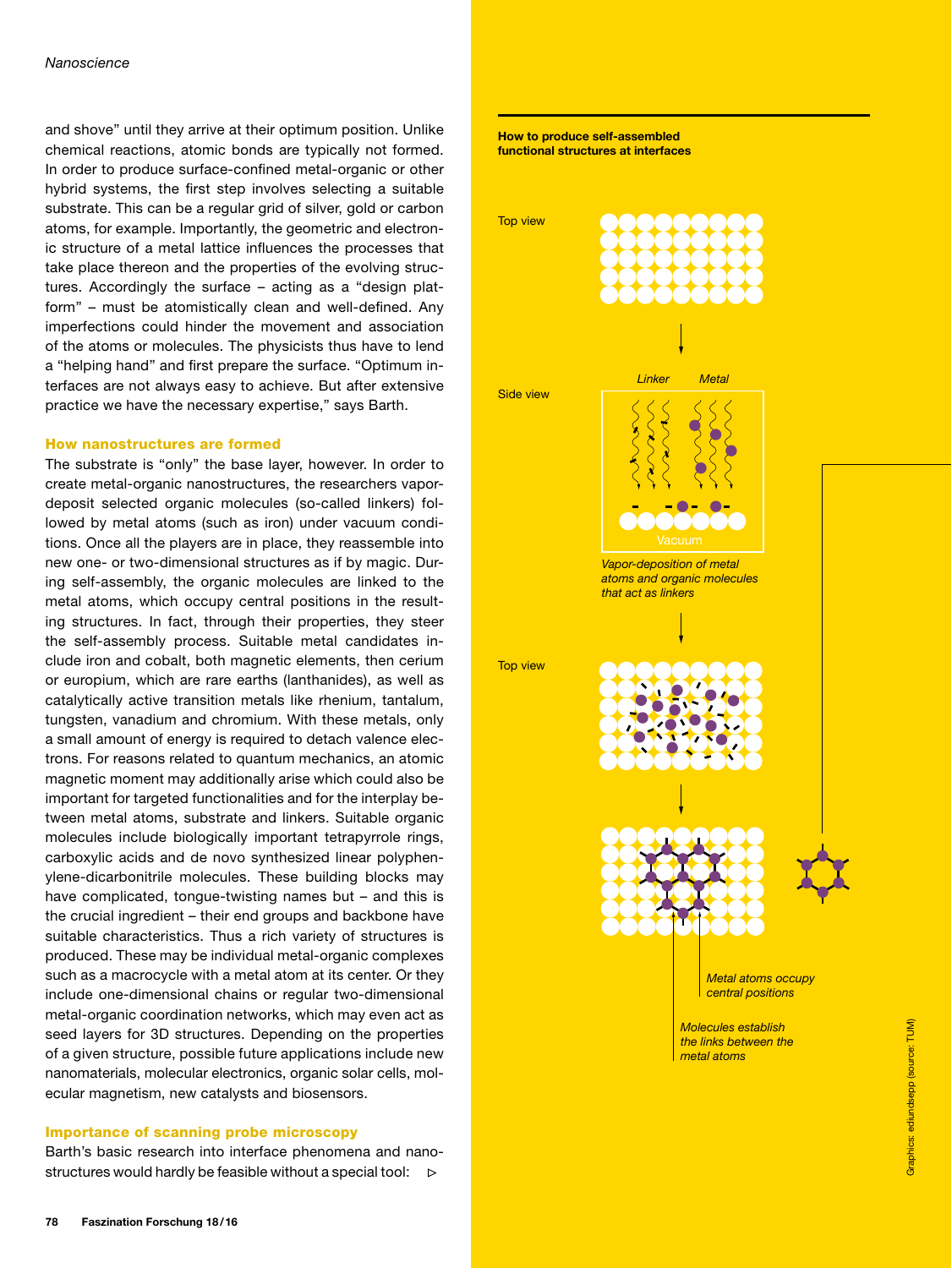

Faszination Forschung 18/16 79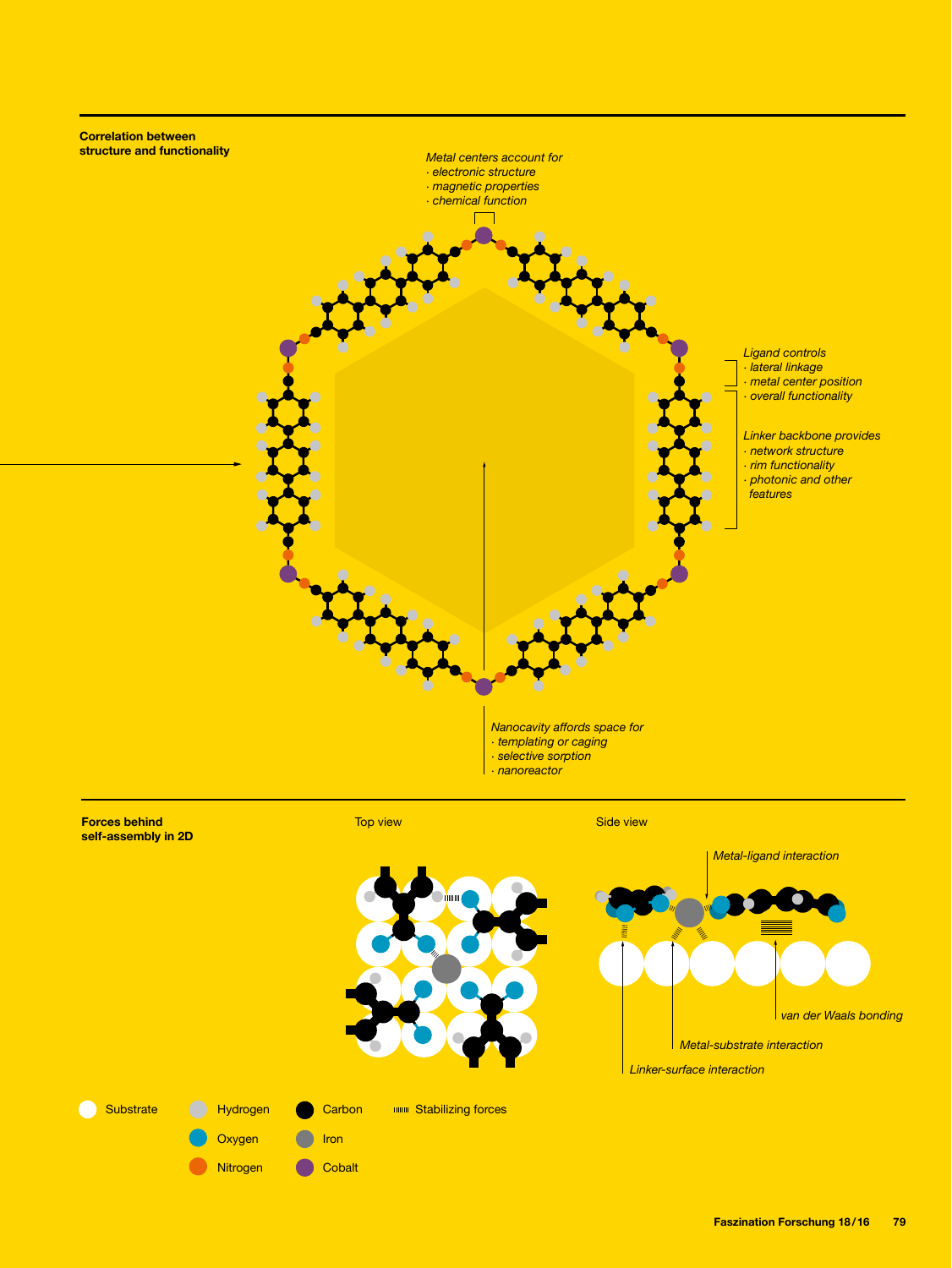

This combined scanning tunneling and scanning force microscope is used by the researchers to investigate molecular features and functionalities in unprecedented detail.

the scanning tunneling microscope (STM). This microscope scans the surface with the overlying structure and measures the local density distribution of the electrons. It allows the researchers to track what happens at the atomic level if one of the players undergoes a change. "In this way, we can follow structure formations and dynamics with molecular- or even atomic-level precision. The scanning tunneling microscope along with other techniques provides a rounded picture," says Barth. The team can also track the nature of diffusion processes on a surface. Other methods, such as X-ray photoemission spectroscopy or computer-aided (simulation) models, are used to investigate the resulting structures and their properties. X-ray absorption spectroscopy provides complementary information on the chemical composition, geometry or magnetic features. Computer-aided simulation models reveal the bond characteristics and the nature of the underlying processes and driving forces.

#### The inner workings of a honeycomb

What are two-dimensional, metal-organic coordination networks exactly? Well, they can be created, for example, when cobalt atoms and rod-like organic molecules acting as connectors are vapor-deposited consecutively onto a silver substrate. Then they form a strikingly regular "honeycomb" structure no more than one atomic layer thick. This is a network of many, side-by-side hexagonal cells only a few square nanometers in size. The cobalt atoms define the six corners of the cell and the organic molecules the rims. The fact that a network of hexagonal cells is formed rather than simple chains is down to the fact that the cobalt atoms prefer to "bond" at the corners of the cells in three directions. The researchers varied the length of the linkers and observed what happened. Together with their cooperation partners from the Karlsruhe Institute of Technology, they discovered that the size of the cells or pores (e.g.  $24 \text{ nm}^2$ ) can be systematically adjusted through the length of rod-like organic molecules. The players repair any faults in the network themselves. So what happens when the network is fully developed and additional "rodlets" are vapor-deposited? The answer is something astonishing, which also took the TUM researchers by surprise. Three small rodlets tend to accumulate in certain cells of the honeycomb, while other cells remain empty. It seems that it is more energy-efficient to gather in one cell as a threesome than for each to occupy its own cell. Highly detailed observations with the scanning tunneling microscope reveal why this is so. The three rod-like molecules arrange themselves in this way because they can form a node while their ends simultaneously interact with the edge of the pore. Viewed from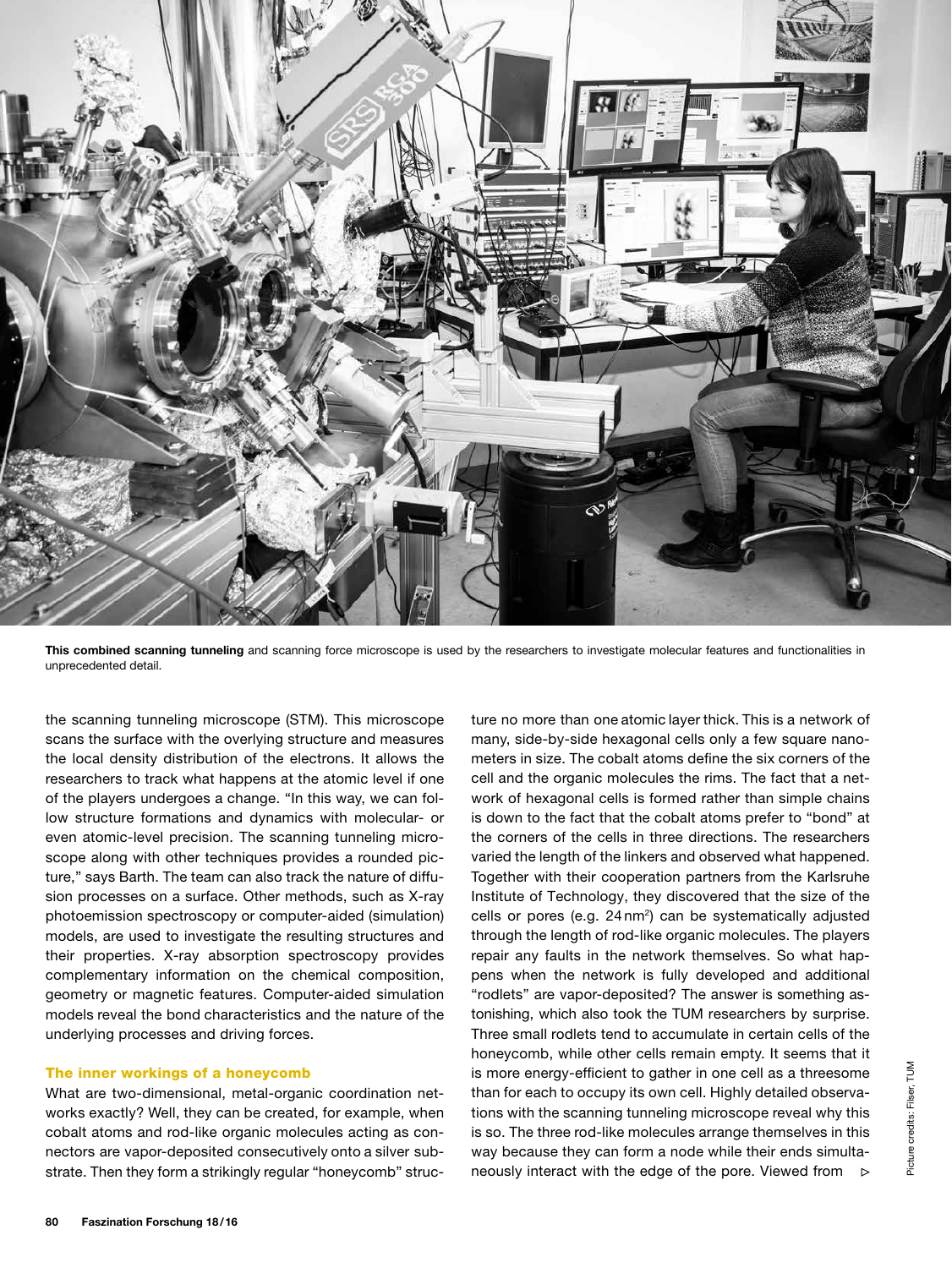

 $24$  nm<sup>2</sup>

Cobalt atoms and rod-like organic molecules (see page 79) form a "honeycomb" nanomesh no more than one atomic layer thick when deposited onto a silver substrate. If additional "rodlets" are vapor-deposited onto a fully developed network they assemble in certain cells of the honeycomb, forming a three-blade rotor whose movement the physicists can control by adjusting the temperature. The above images show the rotation at a temperature of 64 kelvin, 204 seconds elapsed between subsequent stages.







The influence of the metal atom on the nanostructure. While cobalt atoms and organic molecules called cyano-linkers yield a "honeycomb" nanomesh (top), replacing cobalt with europium leads to a radically different structure with quasi-crystalline order characteristics.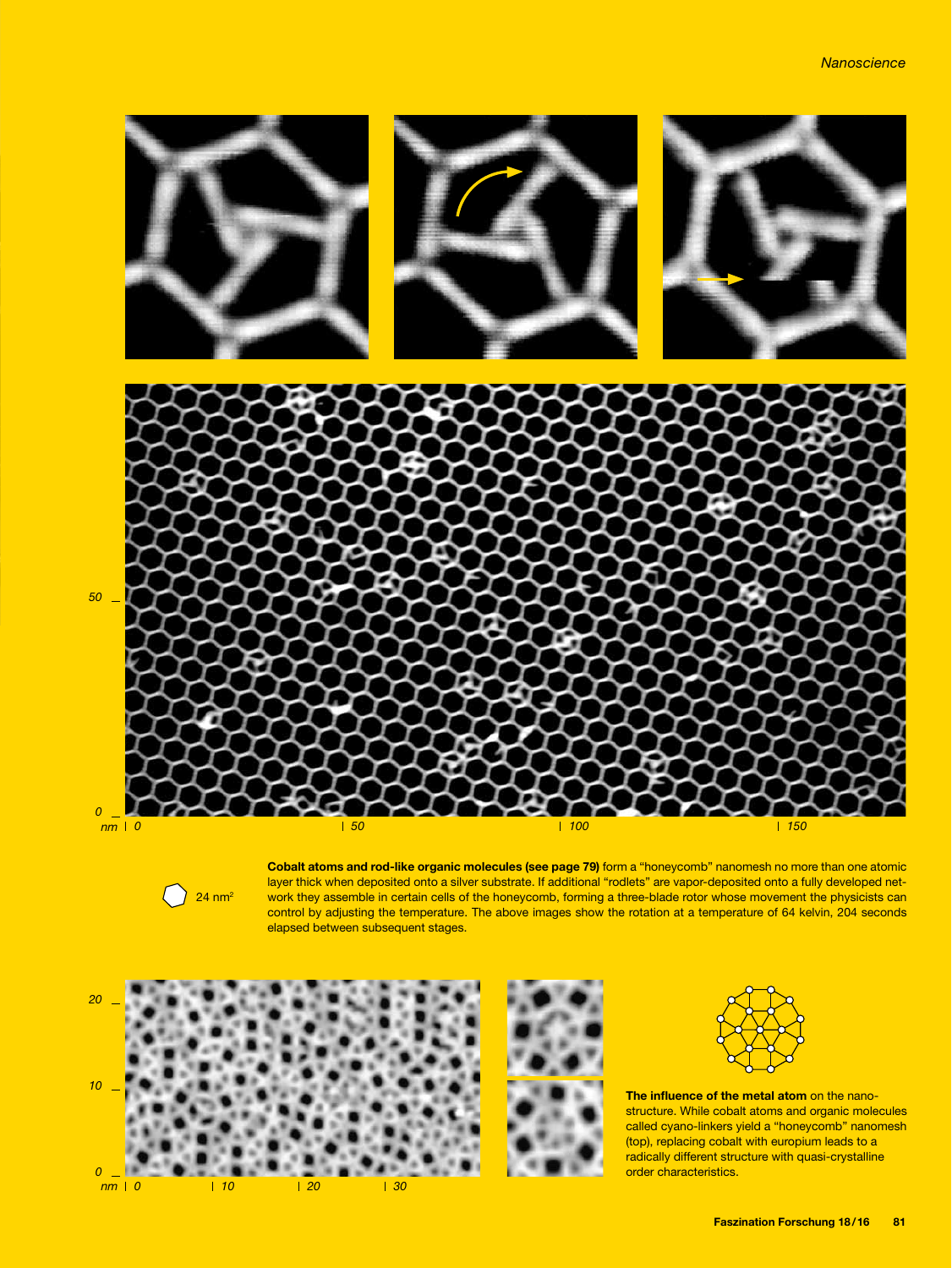*"The phenomenon of self-assembly is incredibly fascinating and multifaceted." Johannes Barth*

above through the STM, the pattern looks like a three-blade rotor. This arrangement of the molecules is so robust that additional energy in the form of temperature increase does not cause the trio to disintegrate. "This movement is not a rotation in the usual sense, but rather a sequence of transitions between four different states." By turning the temperature knob, the TUM researchers were able to determine the energy threshold at which the dynamics sets in.

#### Research to advance photoresponsive nanosystems

Besides other functionalities, architectures and units with promise for photoactive device elements are explored. Dr. Carlos-Andres Palma has, for example, developed refined concepts in the study of sunlight as a source of energy. If dye molecules, that is molecules that are able to absorb light of a particular wavelength, are brought with a complementary species to a monolayer sheet of graphene (a form of carbon organized in two-dimensional honeycomb structures), they will self-assemble into a network because of the large number of hydrogen bonds expressed. The dyes absorb light energy at a wavelength of 740 nanometers. As a result, electrons are displaced and induce a photocurrent, that can be detected with the help of a gallium counterelectrode. It is therefore possible to create a photoactive structure at the monolayer scale to convert sunlight into electricity. Dr. Joachim Reichert investigated how even individual large molecules can be used in practice for photovoltaic and photoelectrochemical purposes. The pertaining experiments show that it is possible to specifically control an individual molecular unit as a component of an optoelectronic nanoelement and use its natural functionality for photovoltaic applications. The researchers employed a special biomolecule called Photosystem I (PSI), which plays a key role in photosynthesis. Laser light is used to trigger a series of redox reactions, that is, chemical transformations in which one partner transfers electrons to the other. In the course of this sequence, one electron is transported along a transmission chain from one side of the protein to the other. The resulting photocurrent flow is surprisingly large – approximately 10 picoamperes or 10 trillionths of an ampere.

#### Heterogeneous catalysis and molecular nanowires

Exploring "true" chemical reactions on the nanoscale is the research focus of Dr. Klappenberger. In this work, the substrate surface, for instance a noble metal lattice, effectively replaces the test-tube. The reaction steps at the interface are vastly different to those that take place in solution environments. Here, the reactions go beyond the concept of selfassembly; proper electron pair bonds or atomic bonds between carbon atoms are formed. So how did the researchers approach the task? Everything revolves around organic molecules consisting mainly of a carbon skeleton with highly reactive carbon-containing end groups. Already at room temperature, bonds are formed between the molecules confined at a silver substrate. The metal surface becomes a catalyst that helps to lower the energy barrier for direct coupling between two terminal carbon atoms of neighboring molecules. What follows is an intricate reaction pathway culminating in atomic carbon-carbon bonds. This results in one- and twodimensional nanostructures related to the hypothesized materials graphdiyne and graphyne, which are closely connected to the two-dimensional carbon lattice graphene. On account of some of its properties, graphene has limitations as an electronic component, whereas graphdiyne and graphyne are perfectly suitable for such applications. Physicists love to experiment, and in this case they had the idea of polishing the silver substrate surface to give it a step-like structure. Their thinking was that molecular chains would be able to form along the steps from the carbon-based molecules used. And that is exactly what happened. These chains could be described as wires, capable of acting as a medium to transport electricity for high-frequency components in the gigahertz or terahertz range. As for the two-dimensional graphdiyne structures and their nanopores, they could serve as a type of "prison" for guest molecules or as a hydrogen store in the batteries of the future.

#### The human factor

The basic research on new structures at the interface being undertaken in Barth's Chair goes far beyond the projects described. The physicists are also exploring the know-how needed for application-oriented research. "High-level scientific output relies on innovative ideas and concepts. It can only be achieved by combining a dynamic work environment with excellent equipment mastered by promising doctoral candidates and postdocs," comments Barth. They are encouraged with plenty of freedom to develop their own creativity and potential, but at the same time he is always available and ready to listen to any problems or questions. "His level of awareness is just amazing," praises a young investigator from the research group. *Gerlinde Felix*